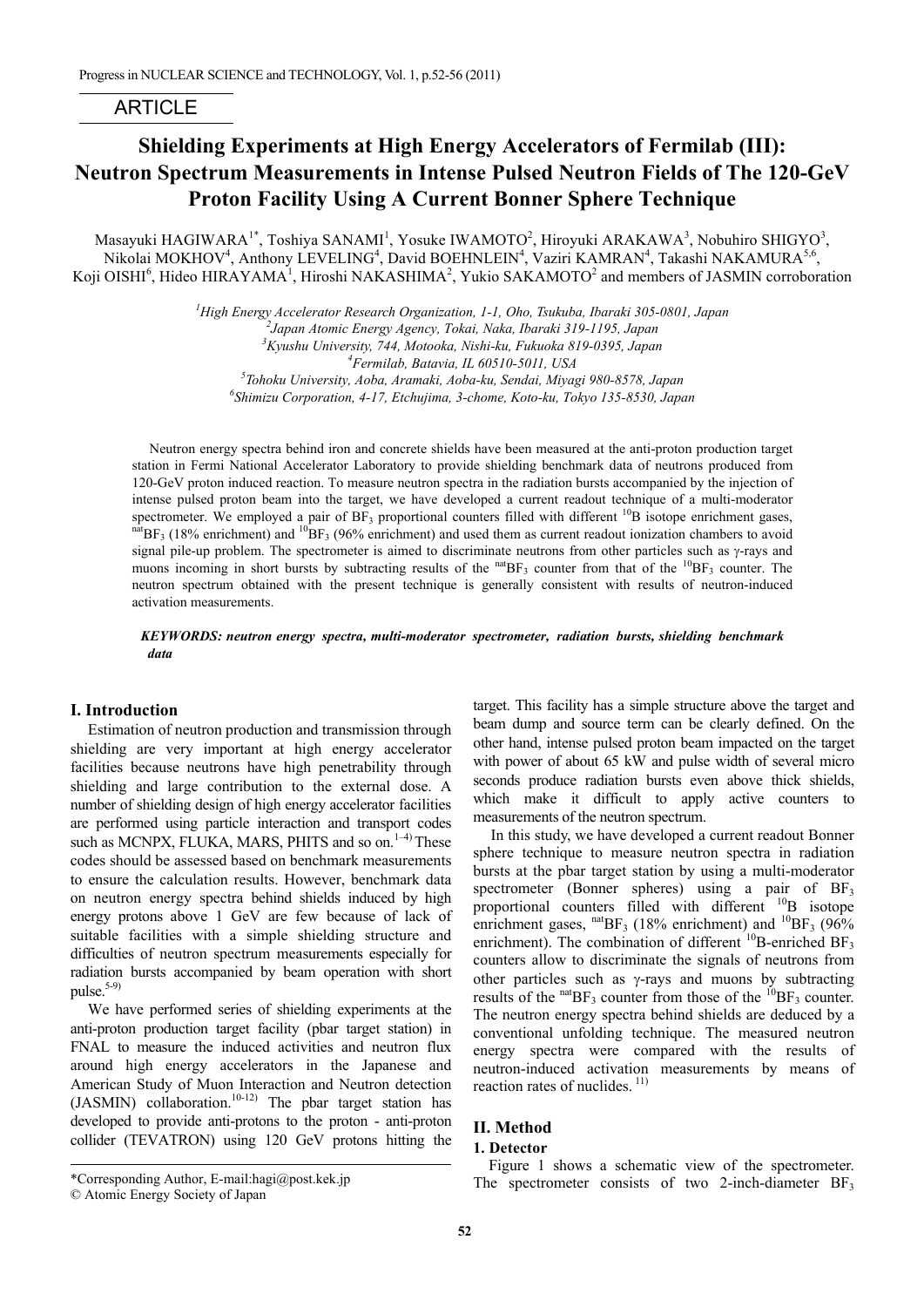spherical proportional counters (LND 2708) and four spherical polyethylene moderators with different diameters. One of these  $BF_3$  counters is filled with 96% <sup>10</sup>B-enriched  $BF_3$  gas (<sup>10</sup>BF<sub>3</sub>) and the other is 18% <sup>10</sup>B-enriched BF<sub>3</sub> gas  $({}^{nat}BF_3)$ . The gas pressure of these BF<sub>3</sub> counters is 760 Torr. The difference of outputs from  ${}^{10}BF_3$  counter and  ${}^{nat}BF_3$ counter is then considered to be only due to neutrons, since  $10B$  has a much higher capture cross-section to low-energy neutrons than that of the other stable isotope  ${}^{11}B$ .

The spherical moderators are made of polyethylene (density of  $0.928$  g/cm<sup>3</sup>) and their diameters are  $81$ ,  $110$ ,  $150$ , 230 mm. These moderators were originally designed by Uwamino et al. to use with a  $5$  atm  ${}^{3}$ He proportional counter. <sup>13)</sup> The <sup>3</sup>He counter was replaced with  ${}^{10}BF_3$  counter for this study to increase output charge produced in the neutron reaction owing to the higher Q-value of the  ${}^{10}B(n,\alpha)^7Li$ reaction (2.79 MeV) than that of the  ${}^{3}He(n,p){}^{3}H$  reaction (0.764MeV), which is important to use it as a current readout ionization chamber described in later.



**Fig. 1** The multi-moderator spectrometer used in this experiment. The spectrometer system has ten setups consist of two  $BF<sub>3</sub>$ counters ( ${}^{10}BF_3$  and  ${}^{nat}BF_3$ ) and five moderator patterns (0, 81, 110, 150, 230 mm)



Fig. 2 Electronics of the current readout mode for a  $BF_3$ counter. High voltage is applied to the outer case of the  $BF_3$  counter to operate it as a current readout ionization chamber

## **2. Signal readout**

Figure 2 shows a schematic diagram of electronics to operate the  $BF_3$  counter as a current readout ionization chamber. In the current readout mode, high voltage was applied to the outer case of the  $BF_3$  counter to read the current induced by  ${}^{10}B(n,\alpha)^7$ Li reaction on the central wire. The applied voltage was determined to be 300 V, based on a measured saturation curve of the induced charge and leakage current. The current was fed to a current to frequency converter (I/F; Laboratory Equipment Co.), which converts input charge of 1 pC to 1 pulse, and recorded by a

multi-channel scaler (MCS) to measure the signals synchronized with the beam injection and monitor the fluctuation.

#### **3. Response functions**

Figure 3 shows the response functions for  ${}^{10}BF_3$  counters with polyethylene moderators of 0, 81, 110, 150, 230 mm diameters calculated using the MCNPX code (version  $25f$ )<sup>1)</sup> with the evaluated cross-section data libraries. The library used for neutron transport and reaction rate were LA150 (hydrogen, carbon and stainless steel) and ENDF/B-VI (boron and fluorine)  $^{14}$ . For the energy region that is not covered by these libraries, MCNPX default physics models were used. The calculation was performed with mono-energetic parallel neutron beam of different energies from  $10^{-9}$  eV to 400 MeV for each moderator diameter.

The response functions were measured with a conventional pulse readout system consists of a pre-amplifier and an amplifier and a multi-channel analyzer using 8.0 keV monoenergetic neutrons at the FRS facility in Japan Atomic Energy Agency.<sup>15)</sup> The agreement between experimental and calculated values was rather good as shown in **Fig. 3**. The shape of response functions in the current readout mode should not be so different with that in the pulse readout mode, because the both output signals are based on the measurement of the charge ionized by the outgoing particles from the  ${}^{10}B(n,\alpha)^7Li$ reaction. Iijima et al. report that the shape of the response function in a current readout mode agrees well with the calculation results of MCNPX as well as the response function in a pulse readout mode using a  ${}^{3}$ He counter covered with polyethylene moderator.<sup>16)</sup>



**Fig. 3** Response functions of the  ${}^{10}BF_3$  counter with fivemoderators for neutron energies from  $10^{-3}$  eV to 400 MeV

## **4. Calibration**

To obtain the conversion factor from the current output (pC) to corresponding number of the  ${}^{10}B(n,\alpha)^7Li$  reaction in the BF<sub>3</sub> counters, we irradiate a pair of  $^{10}$ BF<sub>3</sub> counters covered with the 230-mm-thick moderator using a neutron reference source of 3-Ci 241Am-Be and measure the output counts per incident neutron in the pulse readout mode and the current readout mode. The  $24<sup>1</sup>$ Am-Be neutron source was placed 74 cm and 17 cm away from the center of the spectrometer in the measurement of the pulse readout mode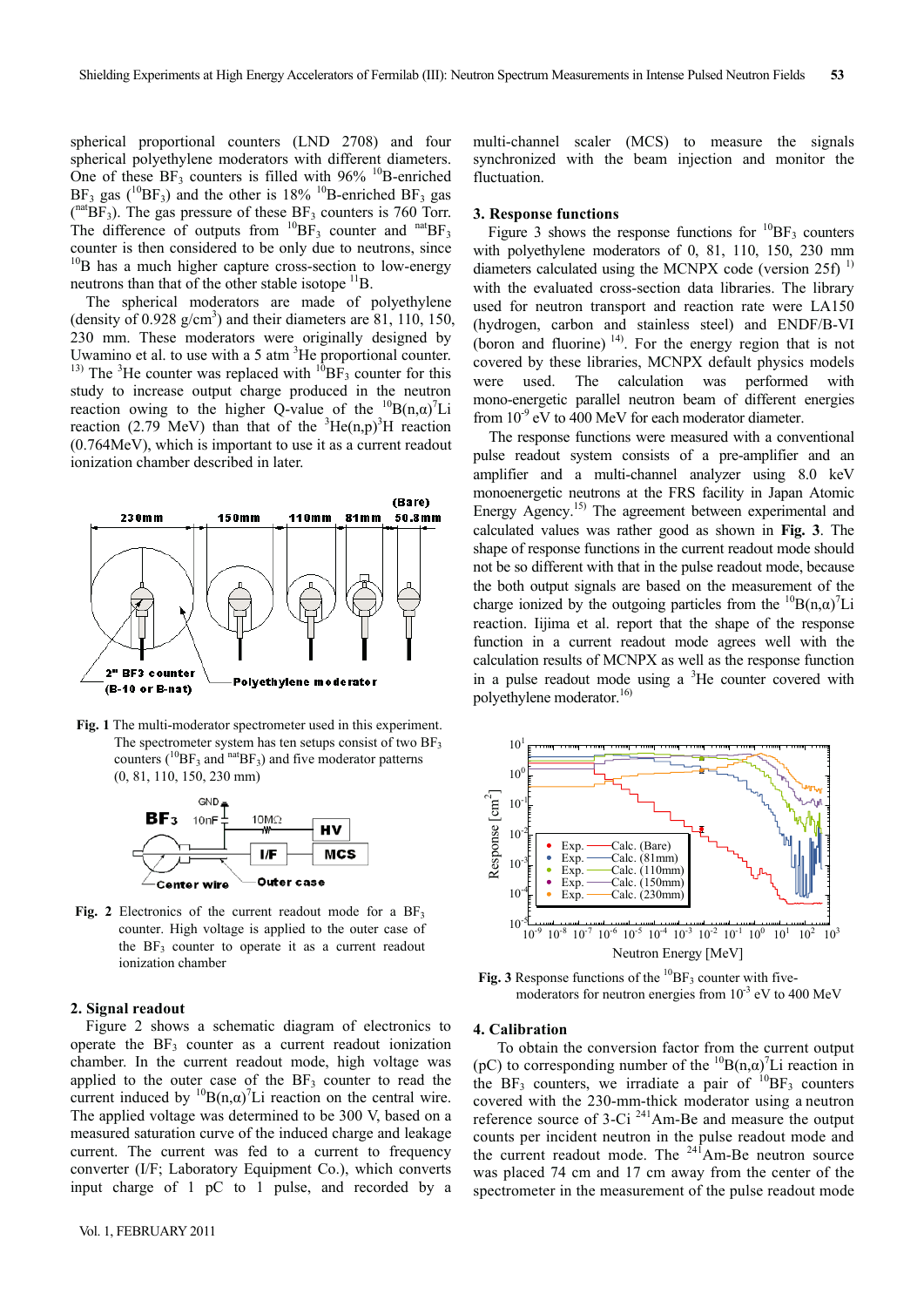and the current readout mode, respectively.

The events induced by neutrons and  $\gamma$ -rays are clearly distinguished from their pulse height distribution. The integrated charge of  $\gamma$ -rays is estimated to be less than 0.1 % of that of neutrons owing to the high Q-value of the <sup>10</sup>B(n, $\alpha$ )<sup>7</sup>Li reaction. Although the contamination of  $\gamma$ -rays to the neutron measurement in the current readout mode is small, the source were covered with a 2-mm-thick lead cap in the measurement of conversion factor to suppress the  $\gamma$ -ray contamination. The conversion factors which were obtained from ratio of count rates between pulse mode and current mode is 56.6 and 61.8 pulse/pC for the  $^{10}BF_3$  counter and the  $n_{\text{B}}$ <sub>3</sub> counter, respectively.

# **III. Experiment**

Figure 4 shows geometry of the pbar target station shielding structure. The station consists of anti-proton production target made of multiple layers of Inconel and copper disks and graphite dump with iron and concrete shielding. The simple structure and material of the station is suitable to provide benchmark data of neutron penetration. The anti-proton production target is irradiated with 120 GeV proton beam provided from the Main Injector ring. The toroidal coil (TR105B) is placed just before the antiproton production target to monitor the beam intensity during this experiment. The typical time structure of the proton beam is 1.6  $\mu$ s pulse width, with a cycle time of 3.0 s. The power of the beam reached as high as 65 kW during our experiment. Downstream of the target, a graphite/aluminum dump is placed to absorb the remaining protons and secondary particles after the some extraction devices of produced anti-protons into the pbar extraction channel. These components are surrounded by 183-cm-thick iron and 122-cm-thick concrete shields. The area above these components is a restricted area during beam operation. The spectrometers of the  $^{10}B$  counter and the  $^{nat}B$  counter were placed at two points that is 50 cm aside from the beam axis above the target shown in **Fig.4**. Activation samples of In, Al, Cu, Bi were placed at the point on the beam axis above the target for the other measurement of neutron-induced activities after 10 days irradiation. $11)$ 

# **IV. Results**

Figure 5 shows a result of the MCS output of the  ${}^{10}BF_3$ counter with the 110-mm-diameter moderator located above the target. The measured time profile of the current induced in the counter was clearly synthesized with each injection of pulsed beam obtained from TR105B. The mean current was obtained by integrating the pulse data which are subtracted with the background current which is  $\sim$  5 pA due to detector leakage current. The neutron spectra were deduced using an unfolding code, SANDII $17$ , with the response function and an initial guess spectrum calculated by the MARS15 code.<sup>12)</sup> The mean count rates of the  ${}^{10}B(n,\alpha)^7Li$  reaction in the counter were obtained by subtracting results of the  $\text{nat}_{BF_3}$ counter from that of the  $^{10}BF_3$  counter.

Figures 6 show the neutron energy spectra obtained together with the spectrum calculated by the MARS15 used



for the initial guess spectrum in the unfolding analysis. The



**Fig. 5** MCS output obtained from  ${}^{10}BF_3$  counter covered with 110-mm-thick moderator located above the target. The beam data of TR105B are also plotted.

measured spectrum has errors of the TR105R beam monitor (10%) and the I/F convertor (10%), and the statistical errors (9.3%). The total error of the neutron flux was estimated to be 17.1 % without ambiguity of the unfolding method. The calculation generally agrees with the experimental results, but underestimates thermal neutron flux and slightly overestimates fast neutron flux above 1 MeV. The difference of thermal neutron flux which is drastically affected by surroundings and gaps in shielding would be due to ambiguities on the geometry description in the MARS calculation. The difference of fast neutron flux would be due to ambiguities of densities and compositions of materials described in the MARS calculation.

Figure 7 shows the comparison of reaction rates of nuclide between two experiments. Present results were deduced from the measured neutron spectra multiplying the corresponding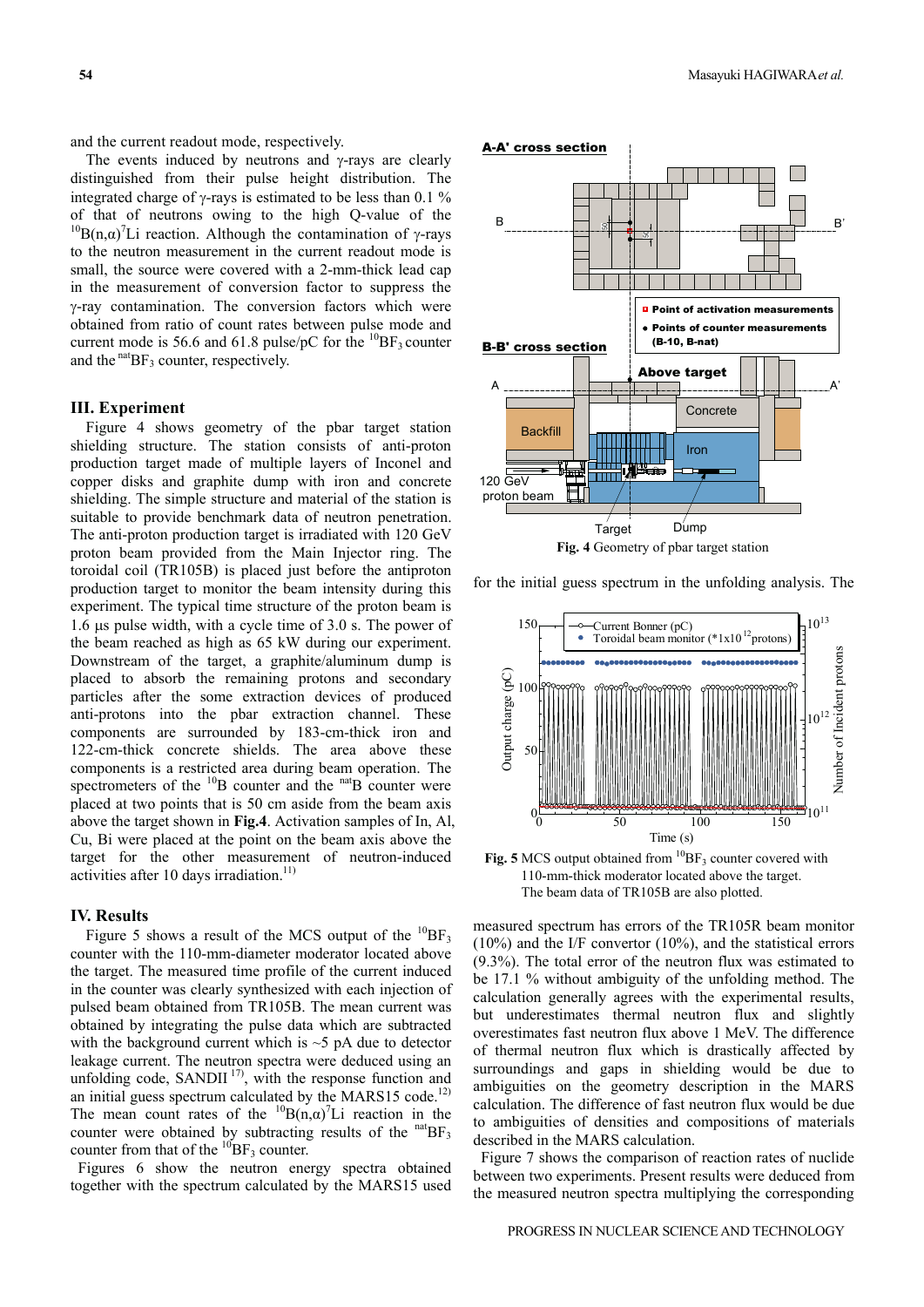activation cross-sections shown in ref.11. The reaction thresholds of  $^{115}$ In(n,n),  $^{27}$ Al(n, $\alpha$ ),  $^{209}$ Bi(n,4n),  $^{209}$ Bi(n,5n),  $t^{209} \text{Bi}(n,6n)$  are 0.6, 3.3, 22.6, 29.6, 38, 45.3 MeV, respectively. Preset results show in good agreement with the activation results within 30 % in the energy range.

## **V. Conclusion**



**Fig. 6** Neutron energy spectra above the target unfolded with the initial spectrum calculated by the MARS code



**Fig. 7** Comparison of reaction rates of nuclides between present results and activation results

We have developed a current readout Bonner sphere technique to measure neutron spectra in radiation bursts at the pbar target station by a multi-moderator spectrometer (Bonner spheres) using a pair of  $BF_3$  proportional counters filled with different  $^{10}B$  isotope enrichment gases,  $^{nat}BF_3$ (18% enrichment) and  $^{10}BF_3$  (96% enrichment) and measured the neutron energy spectra behind 183-cm-thick iron and 122-cm-thick concrete shields from 120 GeV proton induced reactions. Present result was consistent with the other experimental results by the activation method which shows reliability of both data. The initial guess spectrum calculated by MARS15 show slightly overestimation in MeV region and underestimation in the thermal energy region, which would be due to ambiguities on the geometry description in the MARS calculation should be investigated further.

The current readout Bonner sphere technique would be helpful to measure shielding benchmark data in high energy proton accelerators under the intense burst field that is impossible to use active counter in pulse mode. Although the lack of sensitivity for over 10 MeV neutrons should be improved in further experiment, the spectrum results would be helpful to investigate particle interaction and transport codes for high energy region.

### **Acknowledgment**

This work is supported by grand-aid of ministry of education (KAKENHI 19360432) in Japan. Fermilab is a U.S. Department of Energy Laboratory operated under Contract DE-AC02-07CH11359 by the Fermi Research Alliance, LLC. This work was partially performed under the Common-Use Facility Program of JAEA.

# **References**

- 1) J. S. Hendricks, et al., "MCNPX 2.6.0 Extensions," LA-UR-08-2216, Los Alamos National Laboratory (LANL), (2008).
- 2) A. Ferrari, P. R. Sala, ''Intermediate and high energy models in FLUKA: improvements, benchmarks and applications,'' Proc. Int. Conf. on Nucl. Data for Science and Technology, Ed. G. Reffo, A. Ventura and C. Grandi (Bologna: Italian Phys. Soc.), NDST-97, 59[I], 247 (1997).
- 3) N. V. Mokhov, "The Mars Code System User's Guide," Fermilab-FN-628, Fermi National Accelerator laboratory (FNAL), (1995), N. V. Mokhov, S. I. Striganov, "MARS15 Overview," Fermilab-Conf-07-008-AD, Fermi National Accelerator laboratory (FNAL), (2007).
- 4) H. Iwase, K. Niita and T. Nakamura, "Development of general-purpose particle and heavy ion transport Monte Carlo code," J. Nucl. Sci. Technol., 39[11], 1142 (2002).
- 5) N.Nakao et al., Nucl. Instrm. Meth. B 266, 93 (2008).
- 6) G. R. Stevenson et al., Health Phys., 43, 13 (1982).
- 7) S. Ban et al., Nucl. Instum. Methods, 174, 271 (1980).
- 8) M.Awschalom, et al., Nucl.Instrum.Meth. 136, 521 (1976).
- 9) H.Nakashima, et al., Proc. of the Shielding Aspects on Accelerator, Target and Irradiation Facilities –SATIF6, SLAC, Apr. 10-12, 2002, p. 27 (2002).
- 10) H. Nakashima, et.al, Nucl. Technol., 168, 482(2009)
- 11) H. Yashima et al., Proc. of fifth International Symposium on Radiation Safety and Detection Technology (ISORD-5), Kitakyushu, Japan, June. 15-17, 2009 to be published.
- 12) T. Sanami et al,"Applicability of a Bonner sphere technique for neutron spectrum measurements in a pulsed neutron field of the 120-GeV proton facility", Proc. of 22nd workshop on Radiation Detectors and Their Uses, Tsukuba, Japan, Feb. 5-7, 2008, p.148(2008).
- 13) Y.Uwamino et al., Nucl. Instrm. Meth. A 239, 299 (1985).
- 14) M. B. Chadwick et al., ''Cross-section evaluations to 150MeV for accelerator-driven systems and implementation in MCNPX,'' Nucl. Sci. Eng., 131, 293 (1999).
- 15) Y. Tanimura et al., "Construction of Monoenergetic Neutron Calibration Fields Using  ${}^{45}Sc(p,n){}^{45}Ti$  Reaction at JAEA",